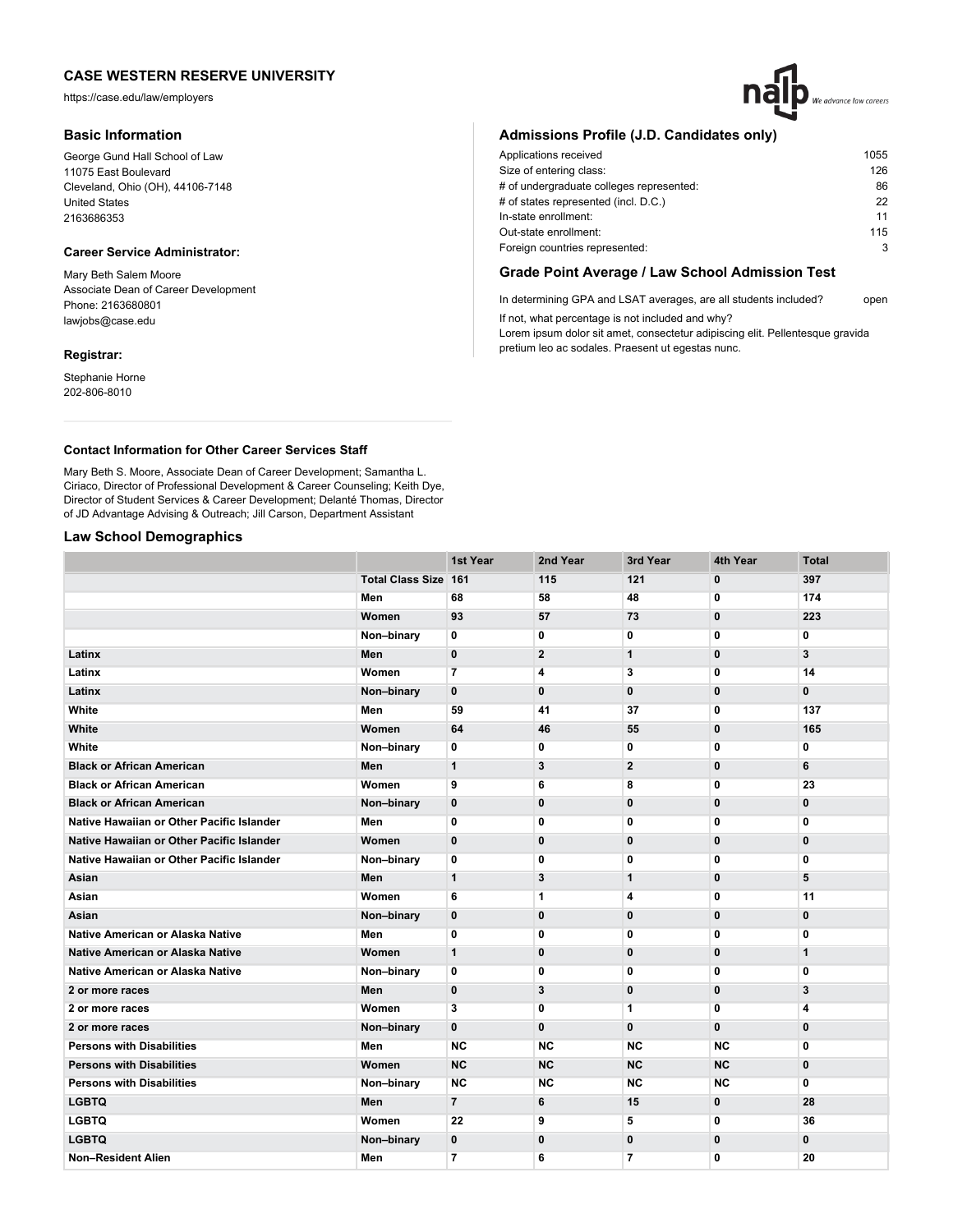| <b>Non-Resident Alien</b> | Women      |           |           |           |           |  |
|---------------------------|------------|-----------|-----------|-----------|-----------|--|
| Non-Resident Alien        | Non-binary | 0         |           |           |           |  |
| Veteran                   | Men        | <b>NC</b> | <b>NC</b> | <b>NC</b> | <b>NC</b> |  |
| Veteran                   | Women      | <b>NC</b> | <b>NC</b> | <b>NC</b> | <b>NC</b> |  |
| Veteran                   | Non-binary | <b>NC</b> | <b>NC</b> | <b>NC</b> | <b>NC</b> |  |

# **Comments**

|                                                | ______________      |
|------------------------------------------------|---------------------|
| For more details, visit www.nalplawschools.org | NALP Copyright 2015 |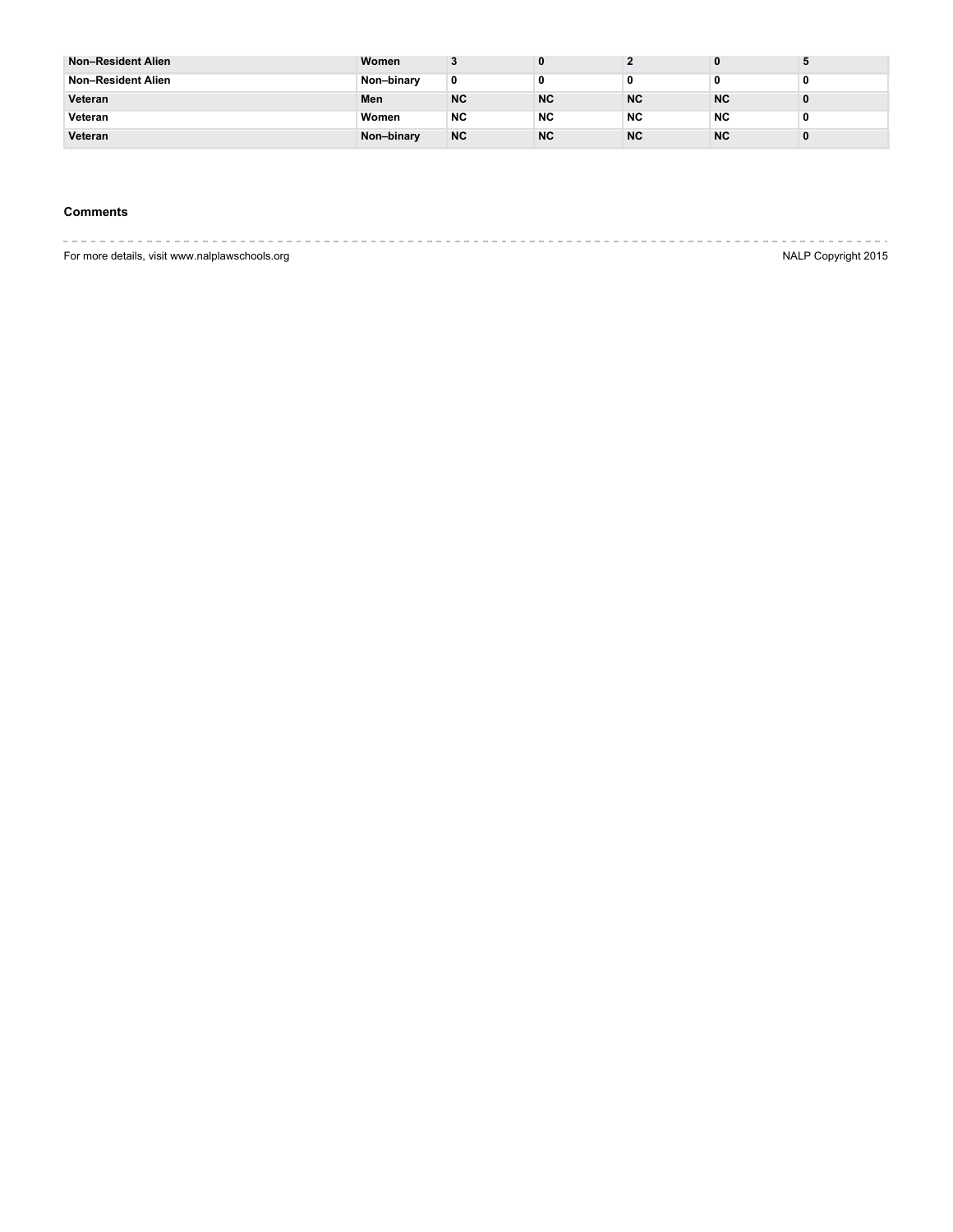https://case.edu/law/employers

## **Degree Programs**

| Number of Students Enrolled:                      |      |
|---------------------------------------------------|------|
| Full-Time:                                        | 1641 |
| Evening:                                          | 1642 |
| Part-Time:                                        | 1643 |
| Other:                                            | 1644 |
| Fields of Study:                                  |      |
| LL.M. Degrees Offered:                            | 1645 |
| Is LL.M. grading system equivalent to JD system?  | 1646 |
| Joint degree programs offered?                    | 1647 |
| Number of LL.M. degrees awarded in previous year: | 1648 |

## **JD Programs:**

## **Special Training and Certification Programs:**

Lorem ipsum dolor sit amet, consectetur adipiscing elit. Pellentesque gravida pretium leo ac sodales. Praesent ut egestas nunc. Fusce sed dapibus nunc, nec varius neque. Sed rhoncus orci non placerat mattis. Maecenas lorem nunc, ultrices quis maximus eu, varius nec tortor. Phasellus dignissim libero ipsum, sit amet condimentum mauris eleifend et. Vestibulum congue id velit sit amet tincidunt. Suspendisse ac quam nec diam ultrices ultrices gravida id lacus. Morbi tempus, justo vel consequat venenatis, eros lectus placerat leo, cursus vehicula mi nibh eu lorem. Phasellus ultricies tellus nibh, ac tincidunt mi lacinia non.

Is Moot Court a required activity?

## **Moot Court Program Description:**

Lorem ipsum dolor sit amet, consectetur adipiscing elit. Pellentesque gravida pretium leo ac sodales. Praesent ut egestas nunc. Fusce sed dapibus nunc, nec varius neque. Sed rhoncus orci non placerat mattis. Maecenas lorem nunc, ultrices quis maximus eu, varius nec tortor. Phasellus dignissim libero ipsum, sit amet condimentum mauris eleifend et. Vestibulum congue id velit sit amet tincidunt. Suspendisse ac quam nec diam ultrices ultrices gravida id lacus. Morbi tempus, justo vel consequat venenatis, eros lectus placerat leo, cursus vehicula mi nibh eu lorem. Phasellus ultricies tellus nibh, ac tincidunt mi lacinia non.

# **Explanation of Grading System**

| <b>Letter Grades</b> | <b>Other Grading System?</b> | <b>Numerical Equivalents</b> |
|----------------------|------------------------------|------------------------------|
| $A+$                 | N/A                          | 4.000                        |
| A                    | N/A                          | 4.000                        |
| A-                   | N/A                          | 3.666                        |
| B+                   | N/A                          | 3.333                        |
| в                    | N/A                          | 3.000                        |
| в-                   | N/A                          | 2.666                        |
| $C+$                 | N/A                          | 2.333                        |
| C                    | N/A                          | 2.000                        |
| $C -$                | N/A                          | 1.666                        |
| D                    | N/A                          | 1.000                        |
| F                    | N/A                          | 0.000                        |

## **Comments:**

Also: D+ 1.333 D- 0.666 We do not offer a grade of "A+"

#### **Minimum Grade Required to Attain:**

| Top 10%:                               | 1694 |
|----------------------------------------|------|
| Top 25%:                               | 1695 |
| Top 33%:                               | 1696 |
| Top 50%:                               | 1697 |
| Top 75%:                               | 1698 |
| Median GPA:                            | 1699 |
| Minimum grade required for graduation: | 1700 |
|                                        |      |

#### Do you have a pass/fail option? **Do you have a passe** open

Lorem ipsum dolor sit amet, consectetur adipiscing elit. Pellentesque gravida pretium leo ac sodales. Praesent ut egestas nunc. Fusce sed dapibus nunc, nec varius neque. Sed rhoncus orci non placerat mattis. Maecenas lorem nunc, ultrices quis maximus eu, varius nec tortor. Phasellus dignissim libero ipsum, sit amet condimentum mauris eleifend et. Vestibulum congue id velit sit amet tincidunt. Suspendisse ac quam nec diam ultrices ultrices gravida id lacus. Morbi tempus, justo vel consequat venenatis, eros lectus placerat leo, cursus vehicula mi nibh eu lorem. Phasellus ultricies tellus nibh, ac tincidunt.

| Are students ranked in their class?    | open                       |
|----------------------------------------|----------------------------|
| If so, how often?                      | Loren ipsum dolor sit amet |
| Will the school verify student grades? | open                       |

School's Verification Policy

Lorem ipsum dolor sit amet, consectetur adipiscing elit. Pellentesque gravida pretium leo ac sodales. Praesent ut egestas nunc. Fusce sed dapibus nunc, nec varius neque. Sed rhoncus orci non placerat mattis. Maecenas lorem nunc, ultrices quis maximus eu, varius nec tortor. Phasellus dignissim libero ipsum, sit amet condimentum mauris eleifend et. Vestibulum congue id velit sit amet tincidunt. Suspendisse ac quam nec diam ultrices ultrices gravida id lacus. Morbi tempus, justo vel consequat venenatis, eros lectus placerat leo, cursus vehicula mi nibh eu lorem. Phasellus ultricies tellusp>

For more details, visit www.nalplawschools.org NALP Copyright 2015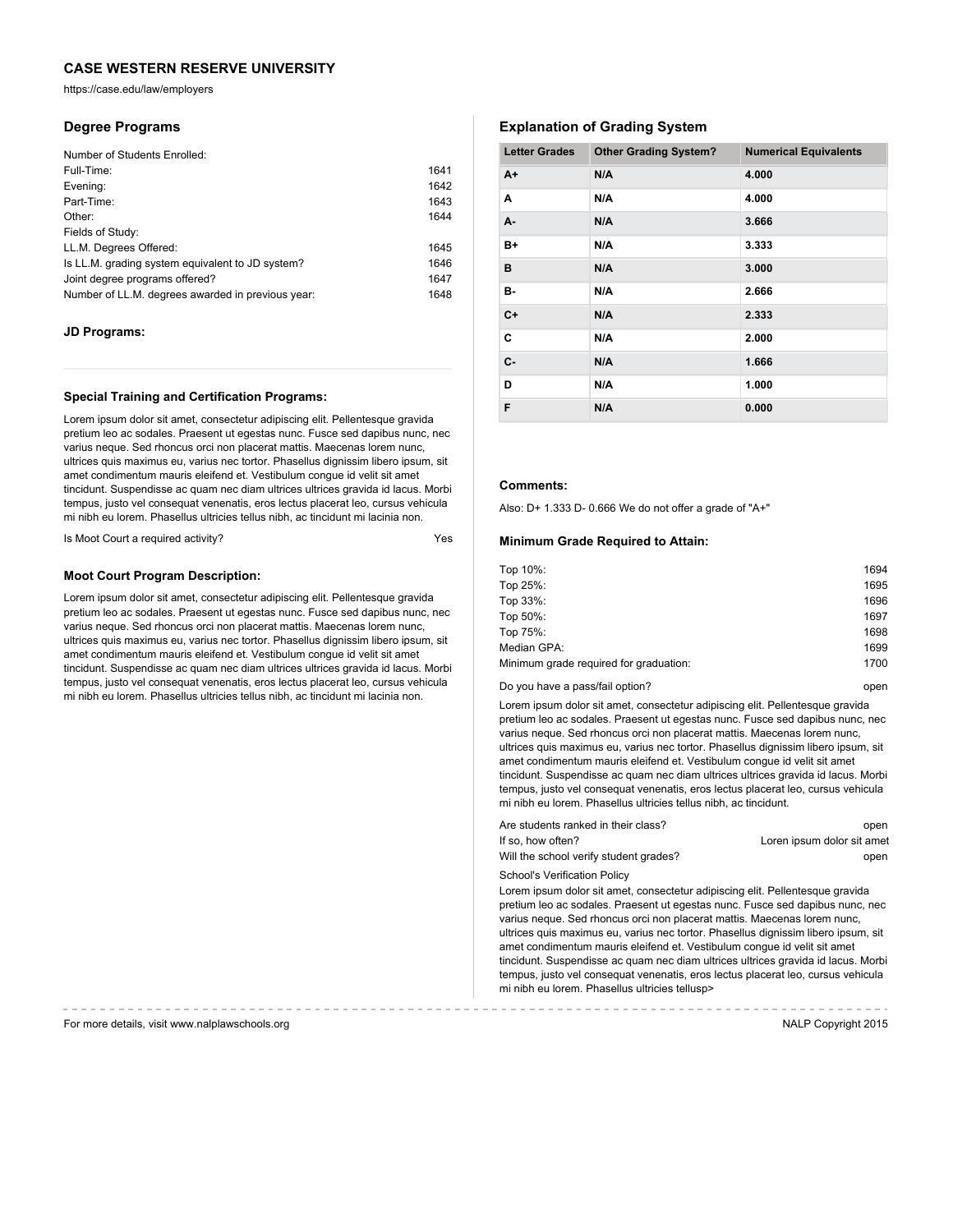https://case.edu/law/employers

# **Pre-Graduation Academic Honors**

# **Graduation Honors**

# **Areas of Practice & Employment**

| Areas of practice include both legal and non-legal positions: % of<br>employed students with jobs in area |          |  |
|-----------------------------------------------------------------------------------------------------------|----------|--|
| <b>Private practice</b>                                                                                   | 55.77    |  |
| <b>Business and industry</b>                                                                              | 16.34    |  |
| Government                                                                                                | 7.69     |  |
| Judicial clerkship                                                                                        | 7.69     |  |
| Military                                                                                                  | $\Omega$ |  |
| <b>Public interest organization</b>                                                                       | 10.57    |  |
| Academic                                                                                                  | 0.96     |  |
| Job category not identified                                                                               | 0.96     |  |

| % of students with known location who are in employment<br>region |          |
|-------------------------------------------------------------------|----------|
| New England (CT, ME, MA, NH, RI, VT)                              | $\Omega$ |
| Middle Atlantic (NJ, NY, PA)                                      | 10.7     |
| East North Central (IL, IN, MI, OH, WI)                           | 61.2     |
| West North Central (IA,KS,MN,MO,NE,ND,SD)                         | 1.9      |
| South Atlantic (DE, DC, FL, GA, MD, NC, SC, VA, WV)               | 10.7     |
| East South Central (AL, KY, MS, TN)                               | 1.0      |
| West South Central (AR, LA, OK, TX)                               | 1.9      |
| Mountain (AZ,CO,ID,MT.NV.NM,UT,WY)                                | 5.8      |
| Pacific (AK,CA,HI,OR,WA)                                          | 3.9      |
| Non-US                                                            | 2.9      |

## **Jurisdictions:**

a and

1) Ohio, 2) New York, 3) Illinois, 4-9 tie) Colorado, Pennsylvania, International/Non-US, Virginia, Washington DC, Wisconsin, 10 tie) California, Georgia, Michigan, Texas, Utah

For more details, visit www.nalplawschools.org NALP Copyright 2015

 $\label{eq:2.1} \begin{array}{lllllllllllllllllll} \mathbf{1}_{\mathbf{1}} & \mathbf{1}_{\mathbf{1}} & \mathbf{1}_{\mathbf{1}} & \mathbf{1}_{\mathbf{1}} & \mathbf{1}_{\mathbf{1}} & \mathbf{1}_{\mathbf{1}} & \mathbf{1}_{\mathbf{1}} & \mathbf{1}_{\mathbf{1}} & \mathbf{1}_{\mathbf{1}} & \mathbf{1}_{\mathbf{1}} \\ \mathbf{1}_{\mathbf{1}} & \mathbf{1}_{\mathbf{1}} & \mathbf{1}_{\mathbf{1}} & \mathbf{1}_{\mathbf{1}} & \mathbf{1}_{\mathbf{1}} &$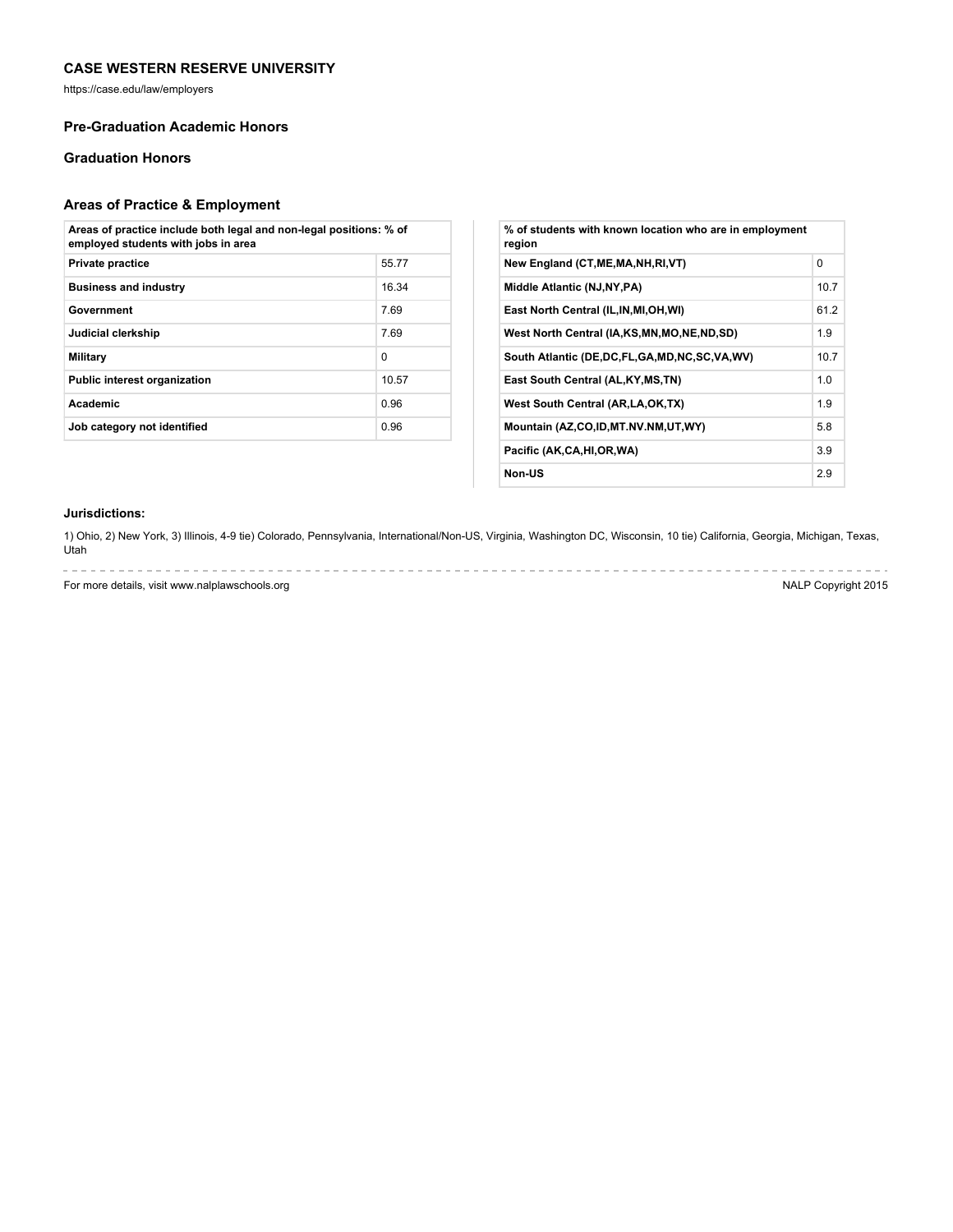https://case.edu/law/employers

# **OCI / Job Posting**

#### **OCI Reservations**

| OCI requests accepted by:     |                                            |
|-------------------------------|--------------------------------------------|
| Mail - beginning date:        | 01/11/2021                                 |
| Phone - beginning date:       | 01/11/2021                                 |
| Email to - beginning date:    | $01/11/2021$ : lawjobs@case.edu            |
| Online, URL - beginning date: | 03/01/2021: https://case.edu/law/employers |

Any changes in OCI procedures or policies that will be in effect for the first time during Fall 2015:

We now offer virtual or in-person OCI to all participating emlployers.

OCI Date Assignment Procedure: First come first served OCI Fee? No fee for OCI, Early Interview Week, or Early Recruitment Programs. OCI Date Confirmation Sent to Employers: 01/11/2021

If requested, our school will coordinate with: Employers receive OCI date confirmation upon registration.

### Required Employer Forms:

Online Registration at: https://case.edu/law/employers. Electronic Registration Form also emailed from Career Development Office through Symplicity. Symplicity Online Registration at CDOonline link: https://case.edu/law/employers/job-posting-form. Non-Discrimination Policy found on this web page too.

## **OCI Dates:**

| <b>OCI Interview Periods:</b>    | Fall and Spring generally         |
|----------------------------------|-----------------------------------|
| Callback Period:                 | Generally August through October. |
| Is video conferencing available? | Yes                               |

Comments: Yes, it is available through Zoom and FloRecruit.

#### **Pre-OCI Material Distribution:**

| Are employers permitted to prescreen?     | Yes        |
|-------------------------------------------|------------|
| OCI Drop date:                            | 06/01/2022 |
| Date student materials sent to employer:  | 06/01/2022 |
| Date interview schedule sent to employer: | 06/15/2022 |
| Postage/express mail fee?                 | None.      |

Comments: OCI dates vary according to interview dates. Students' application materials are sent to employers approximately two weeks to four weeks prior to scheduled interview dates. Interview Schedules are sent to employers 4 days to one week prior to the scheduled interview.

Do you provide resume collection or direct mail option for employers not participating in OCI? Are all OCI conducted in campus buildings? No

. . . . . . . . . . . . . . . . . . .

#### **Other Interview Programs**

Students can participate in the following, under the CWRU - School of Law - Career Development Office: Equal Justice Works Conference & Career Fair-Washington, DC; Midwest Public Interest Conference-Chicago, IL; Cook County Bar Assoc. Minority Job Fair-Chicago, IL; Minnesota Minority Recruitment Conference-Minneapolis, MN; BLSA Midwest Minority Conference; Loyola Patent Law Interview Program, Chicago, IL; Cleveland Metropolitan Bar Association Fall Diversity and Inclusion Fair; Hartland Legal Job Fair; Lavender Law Fair. Early Recruitment Programs take place virtually foe key cites: Chicago, New York, DC, and Southern California. The 2021 New England Interview Program took place virtually with eight other law schools.

#### **Diversity Interview Programs**

Cook County Minority Job Fair - Chicago, IL Heartland Diversity Job Fair - Kansas City, MO National Black Prosecutors Association Annual Job Fair - St. Louis, MO Lavender Law Career Fair - Chicago, IL Minnesota Minority Recruitment Conference - Minneapolis, MN Vault/MCCA Legal Diversity Career Fair Cleveland Metropolitan Bar Association Diversity and Inclusion Career Fair.

## **For Employers who do not interview students on-campus, will you:**

| send,uponrequest,onepackagecontainingresumes/transcripts?       | Yes |
|-----------------------------------------------------------------|-----|
| post a notice directing students to apply directly to employer? | Yes |

Student and alumni job postings are updated on a daily basis. Job postings are accessible on-line through Symplicity, a web based recruiting system, to those alumni who request a password through our office at

http://www.law.case.edu/Career-Development/Employers/Join-Our-Network. Students automatically receive a password. Employers may fax, mail, email, telephone, or register online at

http://www.law.case.edu/Career-Development/Employers or mail notices of opening to the Career Development Office at lawjobs@case.edu. Notices remain active approximately 4 weeks, unless employers request otherwise.

Are employers permitted to prescreen? The control of the employers of the Ves

If no, explain:

#### **First Year Students**

First-year students are encouraged to participate in Spring Recruitment during their second semester.

For more details, visit www.nalplawschools.org NALP Copyright 2015